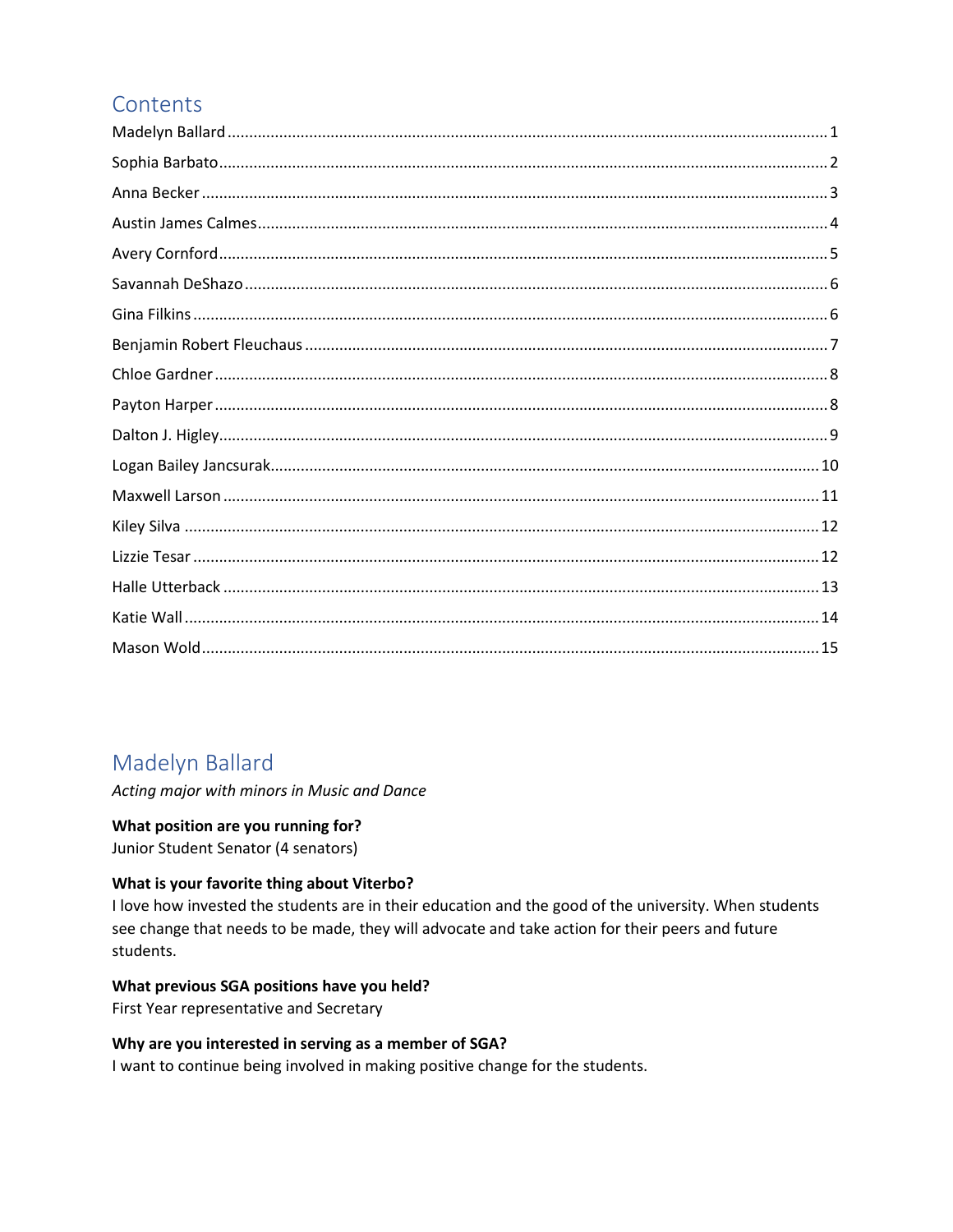#### **What campus and community involvement have you had at or prior to your time at Viterbo?** Besides

serving on SGA, I am in Honors and a member of Honors Leadership Board, a board member for Student Theatre Project, perform with Platinum show choir, and I am a tour guide!

#### **How has your experience prepared you for this position?**

I am organized and motivated and I have lots of experience in leadership positions where I listen to the needs of others and try to make change that will benefit others.

#### **How would you like to improve student life at Viterbo?**

I would love to make strides to make our campus feel safer. This semester I have been working on connecting Viterbo with a new safety app, but I think the work can continue.

# Sophia Barbato

Musical Theater Major with a dance minor

# **What position are you running for?**

Junior Student Senator (4 senators)

# **What is your proudest accomplishment and why?**

My proudest accomplishment would be finding the courage to move across the country to a place I had never been before for college! It was so scary to leave everything behind and come to a brand new place but I have no regrets because I love Viterbo and I am learning a lot!

# **What is your favorite thing about Viterbo?**

My favorite thing about Viterbo is that everyone knows your name and that you are not just another number.

#### **What previous SGA positions have you held?**

I have held positions as a freshman class rep and a sophomore class rep

# **Why are you interested in serving as a member of SGA?**

I love being a member of SGA so I can help improve campus life at Viterbo! This year as a sophomore rep, I helped to plan a few of the events. I enjoy planning fun things for our class!

#### **What campus and community involvement have you had at or prior to your time at Viterbo?**

At Viterbo I am a tour guide and have served as an orientation leader. I also sing at the San Damiano with the St. Francis Choir.

#### **How has your experience prepared you for this position?**

I have been prepared for this position by my last two years serving on SGA. I understand how the meetings are run and have ideas of areas that Viterbo can be improved upon.

#### **How would you like to improve student life at Viterbo?**

I want to make weekend life more exciting for the Viterbo community! I also want to support campus ministry and encourage participation!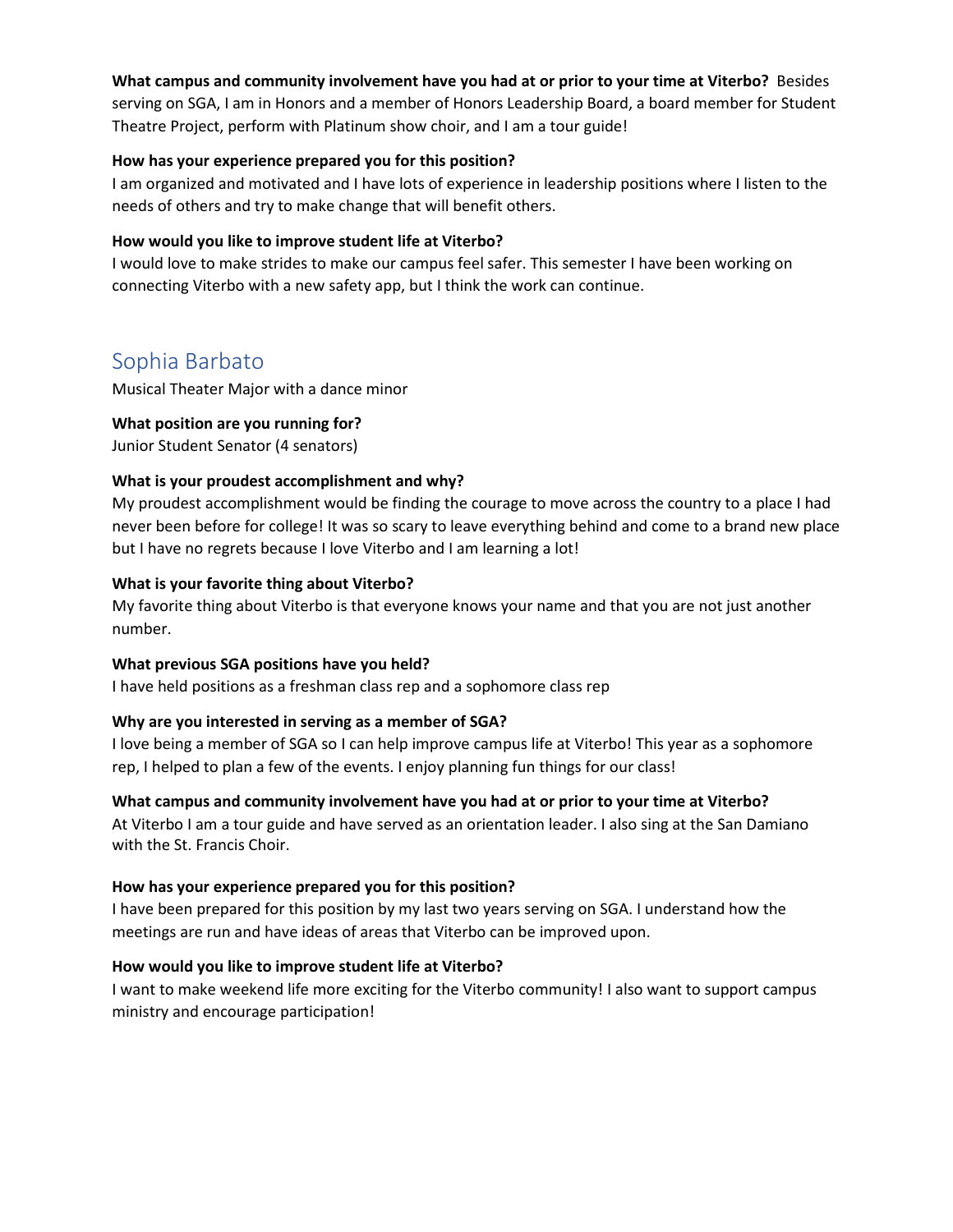# Anna Becker

*Nursing Major, HealthCare Management Minor* 

#### **What position are you running for?**

College of Nursing & Health Senator (1 senator), Sophomore Student Senator (4 senators)

# **What is your proudest accomplishment and why?**

Being a Wisconsin HOSA State Officer is my proudest accomplishment for many reasons. I would say the biggest reason is that I started my school's chapter as a freshman in high school and at one point was the only member of my school's chapter. I had to compete for my position by doing a knowledge exam, multiple interviews, essays, and a speech. The candidates who score the highest are elected and I ended up being elected as Vice President Of Service Projects. My position taught me multiple life-long skills such as being able to give a speech to more than 1,000 people. I was also able to advocate and support many different non-profit organizations.

# **What is your favorite thing about Viterbo?**

The people at Viterbo are by far my favorite part. I don't think I have ever walked across campus and not waved or smiled at someone. It has been so easy to make great friends and meet people. Everyone from the kitchen staff to the professors is welcoming and friendly.

# **What previous SGA positions have you held?**

I was/am a part of SGA now just as a representative. I haven't been able to get as involved this year as I am a freshman. I am hoping to become more involved in the next few years.

# **Why are you interested in serving as a member of SGA?**

I truly enjoy Viterbo and I want to be a part of what makes it such a great place. I have held various leadership positions and believe I have the skills to make a difference. Additionally, I just want to be involved with Viterbo and the community around it.

#### **What campus and community involvement have you had at or before your time at Viterbo?**

Before my time at Viterbo, I was involved with my outreach center back home, my church community, open wings a school for special needs students, and multiple school clubs. I started my high school's HOSA chapter, DECA chapter as well as the debate team. I have grown up doing community events through my church as well as through community centers. I have always loved meeting new people as well as using my God-given skills to help others around me.

#### **How has your experience prepared you for this position?**

I think being a WI HOSA State Officer is the best example of how my experiences have prepared me for this position. I not only understand the time commitment but also know how to work on an executive board team. I have the leadership skills to lead people but also the skills to be led by others in a team. I am very outgoing and enthusiastic which is always needed in a team.

#### **How would you like to improve student life at Viterbo?**

I think the biggest way I would like to improve student life at Viterbo is by getting more students involved with campus activities. I have met some of my closest friends by going out and participating in activities such as VU on the Weekends. I think some people feel like it is hard to meet new friends and I believe the best way to meet new people is through campus activities.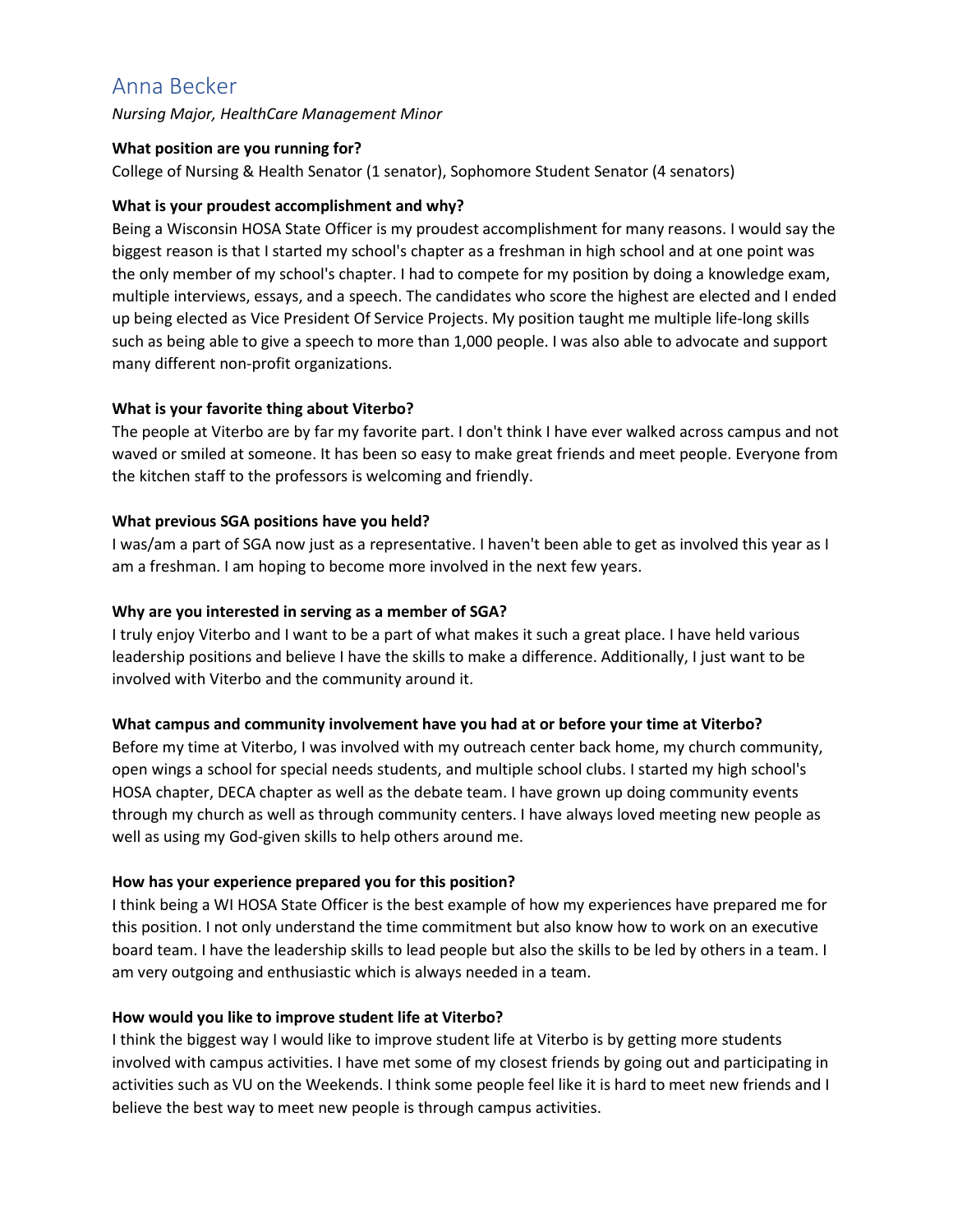# Austin James Calmes

*Accounting Major* 

# **What position are you running for?**

College of Business, Leadership, and Ethics Senator (1 senator),Sophomore Student Senator (4 senators)

# **What is your proudest accomplishment and why?**

My proudest accomplishment was being a camp counselor. During this time, I got to learn many different leadership qualities and got to connect with people of many different backgrounds. This is easily my proudest accomplishment because I got to see firsthand the impact of giving kids a place to be themselves and to express themselves judgment-free. This also helped me learn more about who I am as a person. I got to learn how to handle multiple different situations, and become a leader in a group. As I move on from this part of my life, I take those lessons that I learned and apply them to my everyday life, helping others to become the best version of themselves.

# **What is your favorite thing about Viterbo?**

My favorite aspect of Viterbo is the sense of unity. Since Viterbo is a smaller campus, it allows you to truly connect with other students and your professors. I love the individuality that this aspect fosters, as I believe in having good connections with your professors and your peers. It allows more individualized learning that helps you grow as a person.

# **What previous SGA positions have you held?**

I have not held any official SGA positions previously.

# **Why are you interested in serving as a member of SGA?**

I am interested in serving as a member of SGA to help further the university policies and to help give a different perspective on topics. SGA handles a lot of different policies that pertain to student life and I want to help voice some possible concerns that the student body may have. I want to help represent and advocate for the students and to help ensure that we put in proper policies that help the student body.

# **What campus and community involvement have you had at or prior to your time at Viterbo?** While at

Viterbo I have served on Service Saturdays and have been involved in campus activities. Prior to Viterbo I actively served in my community, volunteering at multiple different events happening in my hometown. Most often, I would help run events put on by my school. These events usually included school-wide events such as assemblies and charitable events.

# **How has your experience prepared you for this position?**

These events have helped prepare me immensely for this position. I have had experiences from many different backgrounds, as well as communicated with many different people. I have good leadership abilities that help foster community growth and can help progress the university as a whole. I believe with my background I will be able to view situations from multiple different perspectives and give insight into possible benefits and detriments.

# **How would you like to improve student life at Viterbo?**

I would like to improve student life at Viterbo by giving a voice to the students. I wish help pass policies that benefit the students as a whole.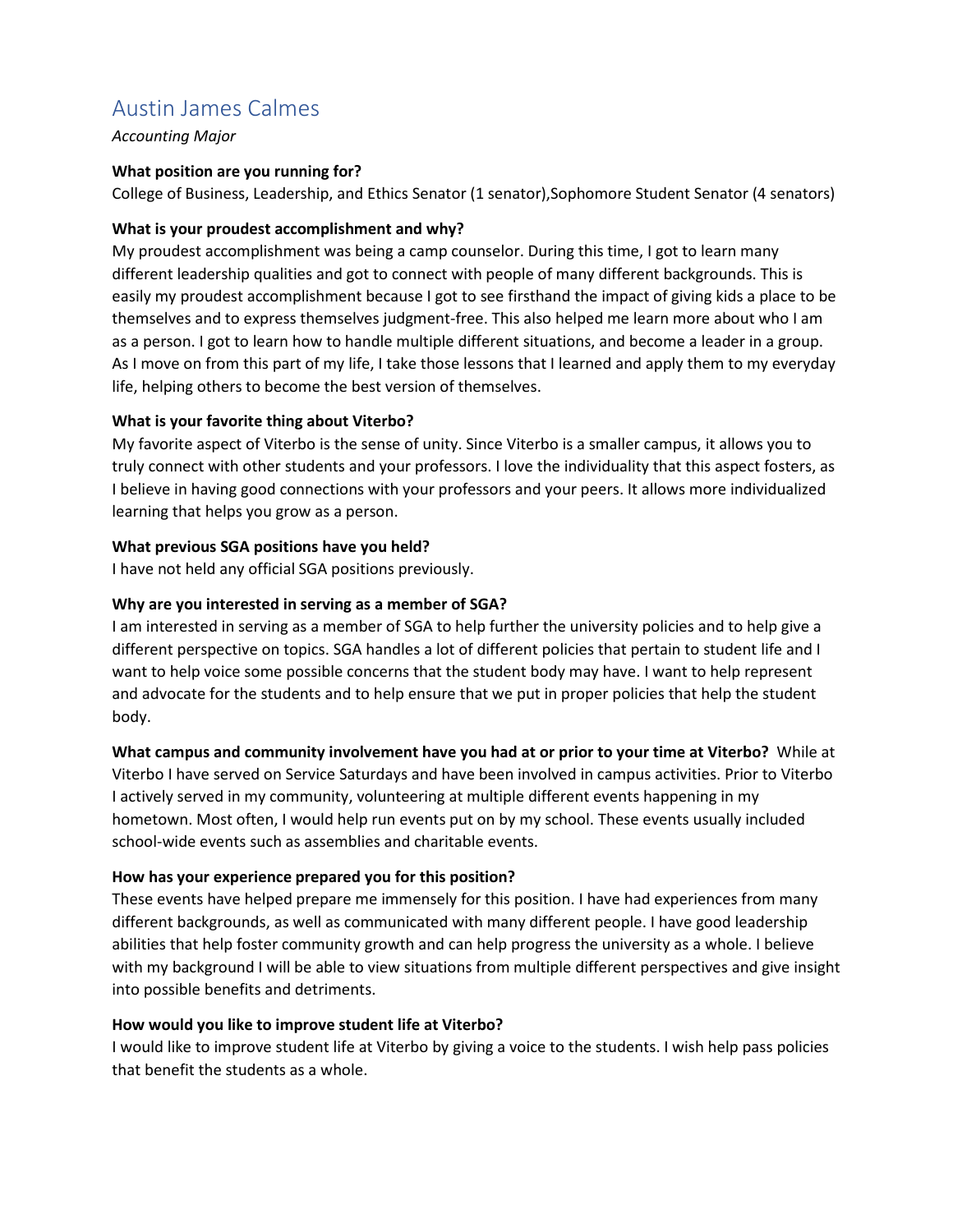# Avery Cornford

*Social Work (B.S.) and minoring in Criminal and Community Justice* 

# **What position are you running for?**

College of Engineering, Letters, and Sciences Senator (1 senator),Senior Student Senator (4 senators)

# **What is your proudest accomplishment and why?**

My proudest accomplishment is becoming a Resident Assistant (RA). It is my proudest accomplishment to give back to the Viterbo community through my service as a RA. Also, helping others is a passion of mine, which is why I am so grateful for my position as a RA.

# **What is your favorite thing about Viterbo?**

My favorite thing about Viterbo is the faculty and students here. The faculty truly want you to succeed and learn through your college career. They are also available for any questions. The students is another one of my favorite thing because that is what makes Viterbo a college and continuing to see change here. A lot of the students I have either become friends with or I see on a daily basis, which is enjoyable.

# **What previous SGA positions have you held?**

I have not held any SGA positions. However, I am a member of the Student Social Justice and Equity Committee.

# **Why are you interested in serving as a member of SGA?**

I am interesting in serving as a member of the SGA because I want to be more involved on campus. I also want to be able to support other students that are wanting to make a change on campus. I have enjoyed being on the SSJE committee and I want to continue that.

# **What campus and community involvement have you had at or prior to your time at Viterbo?** I am

involved at Viterbo as a Resident Assistant (RA), member of Resident Housing Association (RHA), First-Generation Peer Mentor through Student Support Services (TRIO) and PRIDE club. I am the President of Social Work Club and National Society of Leadership and Success. I have also participated in Service Saturdays and Orientation Leader activities. I work on-campus through Viterbo Athletics. Prior to Viterbo I was involved in high school clubs, like Future Farmers of America (FFA) and sports.

#### **How has your experience prepared you for this position?**

My experience has prepared me for this position to be able to understand other perspectives and work with individuals that may not have the same path or experience that I have. My experience has also helped me understand Viterbo's policy's. My experiences have given me opportunities to exceed leadership roles and grow as a student.

# **How would you like to improve student life at Viterbo?**

I would like to improve student life at Viterbo by giving individuals who may not have the opportunity to speak up. I want to lift up voices of minority communities to enlighten others that change needs to occur. As a social work major, one of our values is social justice, which is why I want to help make change on campus. Since I am involved on campus, I see various different perspectives that should be changed to improve student life.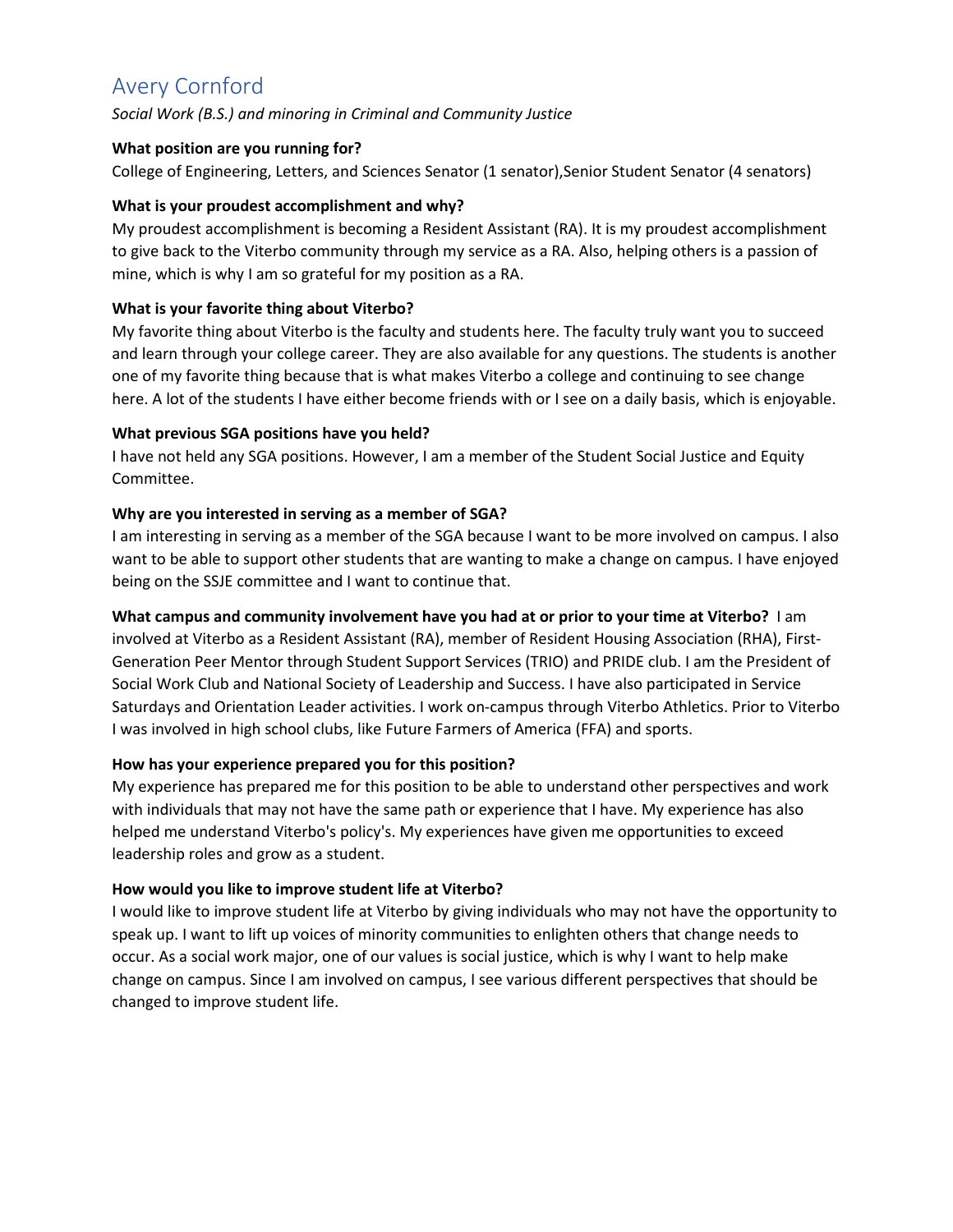# Savannah DeShazo

*Music Theatre with Arts Admin minor* 

**What position are you running for?**  Sophomore Student Senator (4 senators)

**What is your proudest accomplishment and why?**  Getting into Viterbo musical theatre program.

**What is your favorite thing about Viterbo?**  The community.

**What previous SGA positions have you held?**  N/A

**Why are you interested in serving as a member of SGA?**  To help Viterbo be a better place.

**What campus and community involvement have you had at or prior to your time at Viterbo?** Show choir and STP

**How has your experience prepared you for this position?**  I'm very proactive and I love problem solving.

**How would you like to improve student life at Viterbo?**  By listening to my peers.

# Gina Filkins

*Nursing Major* 

**What position are you running for?**  College of Nursing & Health Senator (1 senator)

#### **What is your proudest accomplishment and why?**

Transfer Peer Mentor- transferring from UWL and being a part of a new community where (almost all) of it was online. Making myself and other students feel comfortable in the nursing program and navigating the school with an open mind and great ideas to implement through SGA

**What is your favorite thing about Viterbo?**  Nursing program

**What previous SGA positions have you held?**  representative

#### **Why are you interested in serving as a member of SGA?**

I feel as if I have great ideas, I am a great leader, and I have some great insight being outgoing, direct, and empathetic.

**What campus and community involvement have you had at or prior to your time at Viterbo?**  Soccer, transfer team, intermurals, UWL premed Vice President, UWL club soccer treasurer, etc.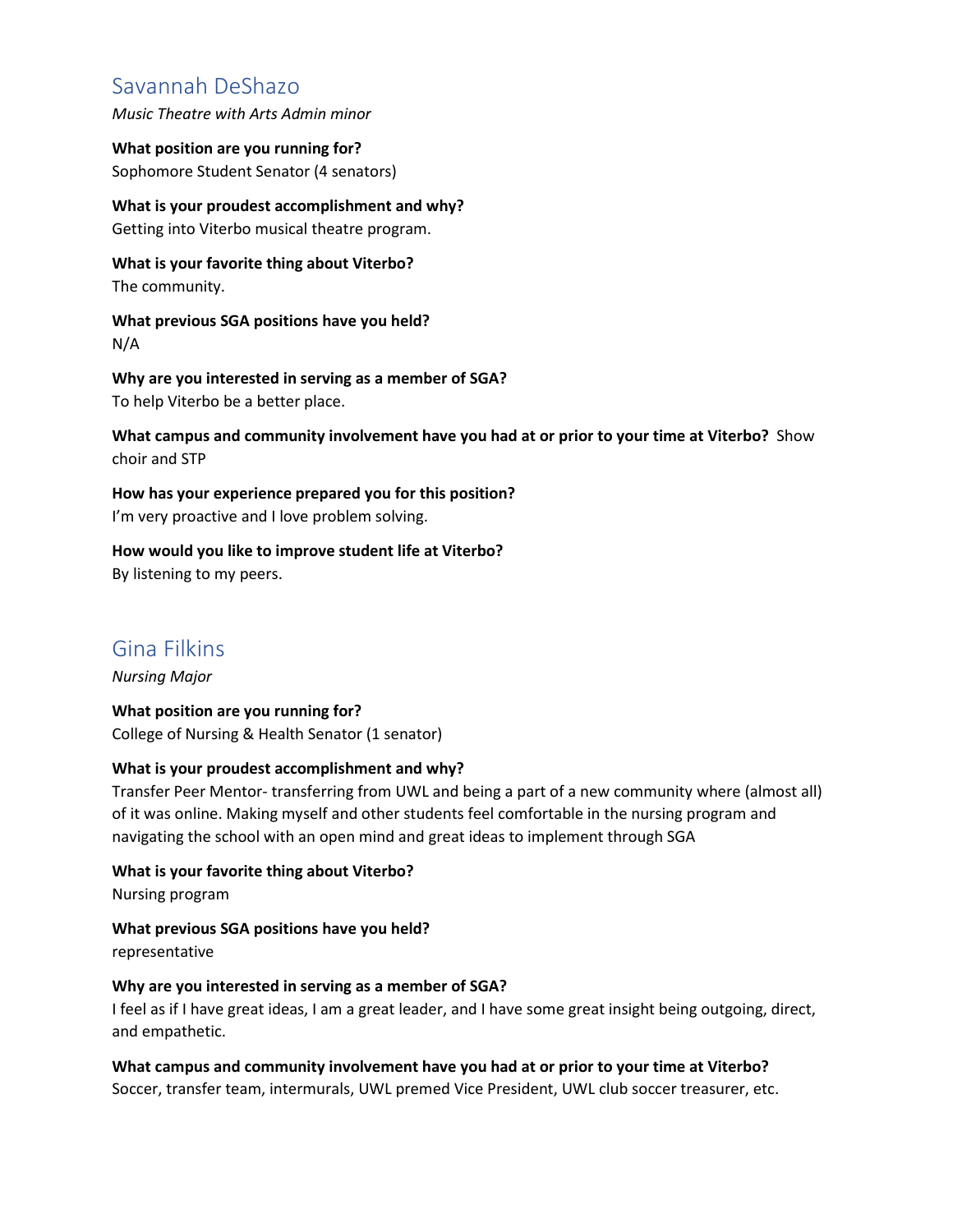#### **How has your experience prepared you for this position?**

I know how to talk to people, relate to them, and bring them out of their shell

#### **How would you like to improve student life at Viterbo?**  Improving communication among students and faculty

# Benjamin Robert Fleuchaus

*Biochemistry* 

**What position are you running for?**  Junior Student Senator (4 senators)

#### **What is your proudest accomplishment and why?**

My proudest accomplishment is earning the NSAA Champion of Character award at the end of the 2021 Fall Cross Country season. I am proud of having earned that title because it meant that my team and coach believed that my attitude and overall character was important to the team and it made me glad to be recognized for the hard work and care that I have for my team.

**What is your favorite thing about Viterbo?** 

My favorite thing about Viterbo University is the support

#### **What previous SGA positions have you held?**

Sophomore Class Representative

#### **Why are you interested in serving as a member of SGA?**

I want to be able to continue working to make the campus life a safe, inclusive, and enjoyable experience for both commuter and residential students while also connecting the SGA to the Student Athletics Advisory Committee to benefit both organizations.

#### **What campus and community involvement have you had at or prior to your time at Viterbo?**

Men's Cross Country Representative (SAAC), SGA representative (PROMISE Committee), helped organize Viterbo's student involvement in Take Back The Night 2022, Vice President of the CAGE Club, Volunteer Hydroponics Researcher at Viterbo

#### **How has your experience prepared you for this position?**

My experiences have prepared me for this position as each one of them has given me connections throughout campus; which in turn allows me to not only hear about issues that effect different communities around campus, but to also have an idea on who has the best ability or resources to address the issues.

#### **How would you like to improve student life at Viterbo?**

I would like to work with the SGA, student organizations, and Weekend at VU to help make weekend life on campus more appealing and enjoyable for the student body.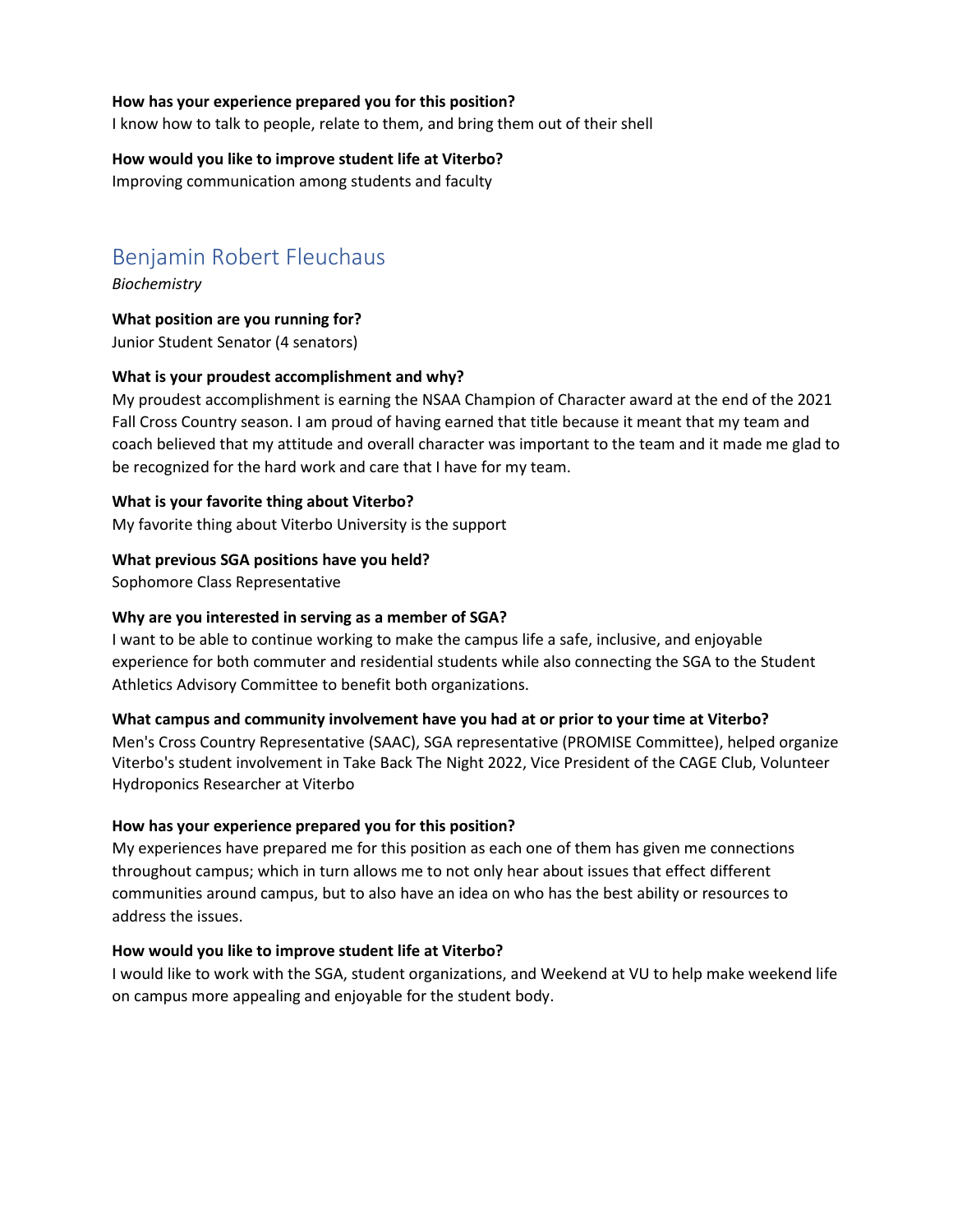# Chloe Gardner

*Nursing major* 

#### **What position are you running for?**

College of Nursing & Health Senator (1 senator),Junior Student Senator (4 senators)

#### **What is your proudest accomplishment and why?**

My proudest accomplishment has been being selected for Viterbo's Nightingale scholarship competition. This is my proudest accomplishment because it put me a step closer to my dreams of being a nurse and also proved to me that all of my hard work in high school had paid off.

# **What is your favorite thing about Viterbo?**

My favorite thing about Viterbo is the close knit community. I love walking to class and seeing so many people I love and getting to say hi to them.

# **What previous SGA positions have you held?**

None

# **Why are you interested in serving as a member of SGA?**

I am interested in serving as a member of SGA because I would like to help improve Viterbo's campus for students.

# **What campus and community involvement have you had at or prior to your time at Viterbo?** On

campus, I am currently a tour guide with admission, a tutor in the ARC, and a first-generation peer mentor. I am also a member of the Honor's program.

# **How has your experience prepared you for this position?**

My experience has prepared me for this position by allowing me to work with other student and problem-solve with them. Specifically, being a tutor and a peer mentor has taught me how to work with others to find solutions.

#### **How would you like to improve student life at Viterbo?**

At Viterbo, I would like to see more inclusivity events and opportunities for marginalized communities.

# Payton Harper

*Music Theatre, Arts Administration minor* 

# **What position are you running for?**

President / Executive Vice President

#### **What is your proudest accomplishment and why?**

My proudest accomplishment is performing my first professional contract last summer. I put in countless hours recording videos, researching theaters, and sending in auditions. It was hard to keep going when I was seeing very little validation and results. However, I stayed resilient and booked a show in Bemidji, MN. I was in Grease. I am from Georgia, so I packed my bags and moved up to Bemidji for three weeks. It was exciting, but also terrifying to be doing something on my own. I will treasure those two weeks as some of my fondest memories, and I have some lifelong friendships from that experience.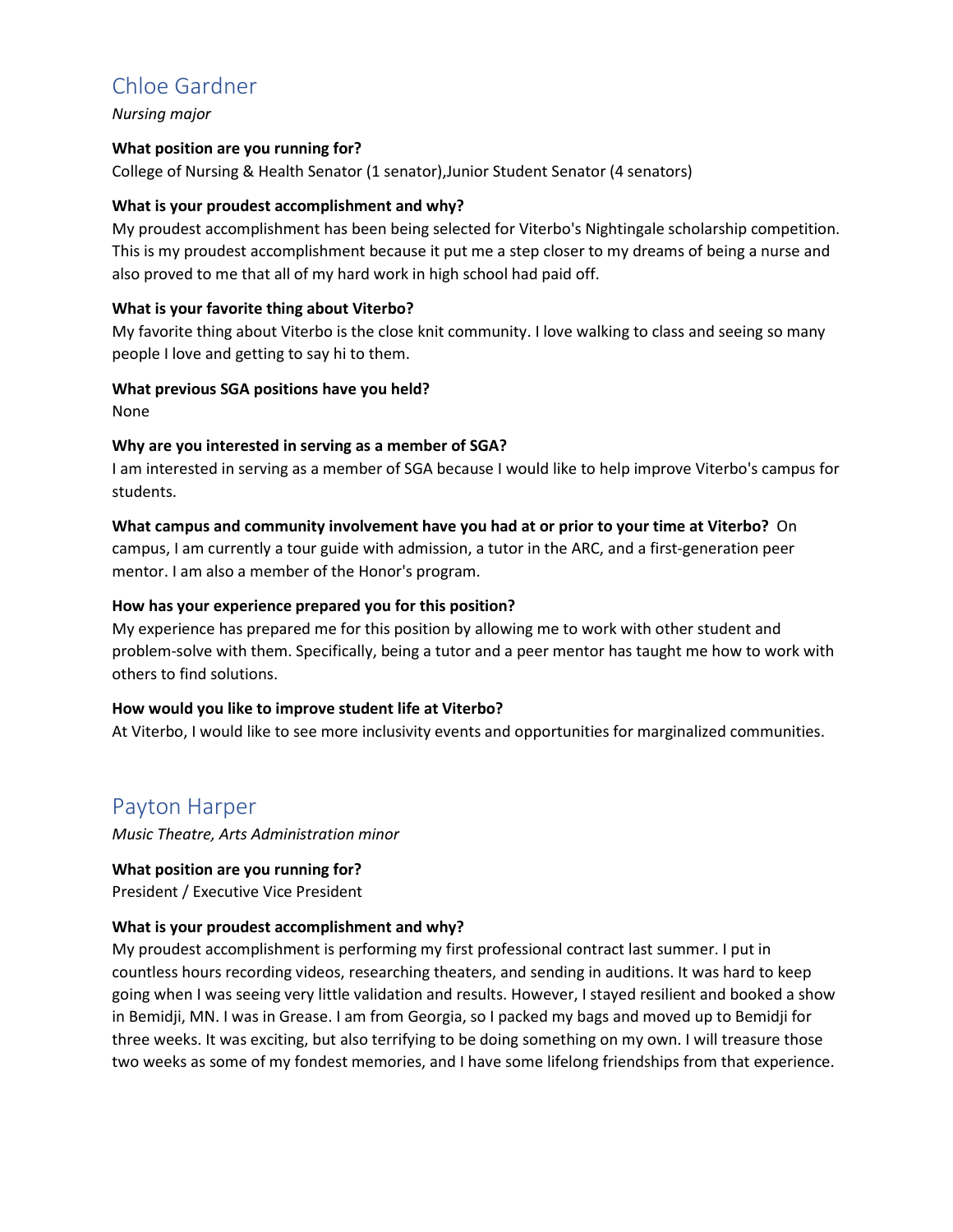# **What is your favorite thing about Viterbo?**

My favorite thing about Viterbo is the personal relationships I can make with the faculty here. I love that I am able to easily stop by professors' offices to ask questions, talk about my progress, or catch up.

#### **What previous SGA positions have you held?**

I have been an at-large member for one year and the Public Relations Manager for one year.

# **Why are you interested in serving as a member of SGA?**

I am interested in advocating for the students of Viterbo. I think many of us have a lot of great ideas, but do not always know how to see those ideas through. SGA is the perfect place to make a real change by bridging the gap between the students and the administration.

# **What campus and community involvement have you had at or prior to your time at Viterbo?** Prior to

Viterbo I was very active in my church youth group and choir from 7th grade-12th grade. I held leadership positions all throughout high school and became Co-President of the 85-member youth choir my senior year. At Viterbo, I have been involved with SGA for two years. I am apart of Platinum Edition where I am a dance captain. I am also a founding member of Viterbo's Student Theater Project on their Board of Directors as the Director of Management and Communication.

# **How has your experience prepared you for this position?**

I have held many leadership positions throughout my life. I feel comfortable leading my peers through new ideas and projects. I feel ready to take on more responsibility and the other positions I have held in SGA have prepared me for that feeling.

# **How would you like to improve student life at Viterbo?**

I would like to encourage students to voice their opinions and really believe something can be done about what they see needs changed.

# Dalton J. Higley

*Nursing* 

# **What position are you running for?**

College of Nursing & Health Senator (1 senator),Junior Student Senator (4 senators), Commuting Student Senator (1 senator)

# **What is your proudest accomplishment and why?**

Viterbo University has helped me become in touch with a 15-year-old boy in a wheelchair here in La Crosse. I walked into my first day with him not knowing that these people would become my home away from home. Working with someone who is going blind and deaf but still makes the most of his day, inspired me to use my abilities and privileges to help those in need. My biggest accomplishment is being able to use my talents and gifts with this family, volunteer, and give back to the community. Something we recently did together was we collected 10 blankets and donated them to the humane society and donate packaged foods to the warming center.

#### **What is your favorite thing about Viterbo?**

My favorite thing here at Viterbo is the people and staff that fill this university with greatness. Something that I can say is also my favorite thing at Viterbo is the idea that everyone wants you to flourish in this small community. The idea is that everyone here wants to see you accomplish your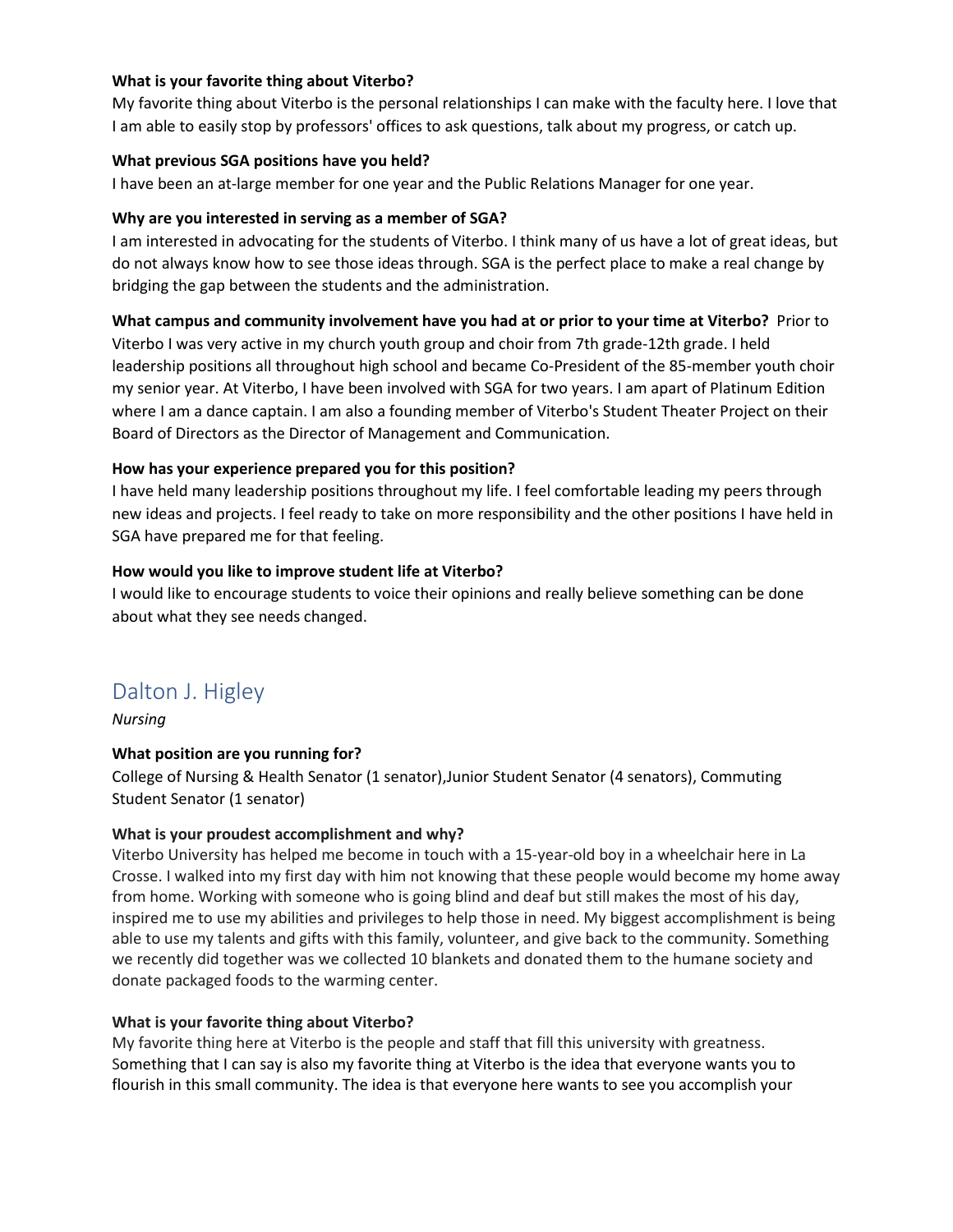biggest dreams and will do anything to see you achieve them like professors. I have been so fortunate to meet a lot of great people here and build even better relationships with my professors.

#### **What previous SGA positions have you held?**

N/A

#### **Why are you interested in serving as a member of SGA?**

I am someone who loves personal connections and enjoys hearing the stories that people have to offer. I also never stray away from standing up for all members of the community and would love to have the opportunity to make sure that everyone's concerns and needs here on campus are being met and still being treated with true Viterbo hospitality.

#### **What campus and community involvement have you had at or prior to your time at Viterbo?**

Here on campus, you can catch me singing in the halls of the Fine Arts Center and taking vocal classes here at Viterbo. Studying in the nursing building. I am also hired as an S.S.S Trio Peer Mentor advisor for upcoming freshmen as well as an editor for the S.S.S Trio Tribune. You can catch me at Weekend at VU as well as supporting local events by volunteering at local establishments such as the Coulee Region Humane Society.

#### **How has your experience prepared you for this position?**

Something that all my experience has taught me so far, is that there is always something to learn. And that biggest piece of knowledge allows me to never stop learning, and to feed my drive to always help people and use my privileges to help those who need an extra voice or are not ready to step into the light.

#### **How would you like to improve student life at Viterbo?**

"In a gentle way, you can shake the world" Mahatma Gandhi. Something that I would like to improve here on campus is to have everyone here on campus feels welcomed and feel like they have a voice. I would also like to bring more on-campus opportunities here to Viterbo which celebrates all members of the student body.

# Logan Bailey Jancsurak

*Major: Theatre, Minor: Arts Admin* 

**What position are you running for?**  Senior Student Senator (4 senators)

#### **What is your proudest accomplishment and why?**

I don't know if this is necessarily an accomplishment because it is something that is unfinished until I retire or die- but I am most proud of myself for pursuing a career in performance. Theatre can be a rough career field and many people end up quitting/giving up. I am proud of myself for having numerous well paid theatre jobs already and continuing my education in the field.

#### **What is your favorite thing about Viterbo?**

I love the sense of community.

#### **What previous SGA positions have you held?**

President, Secretary, First year rep.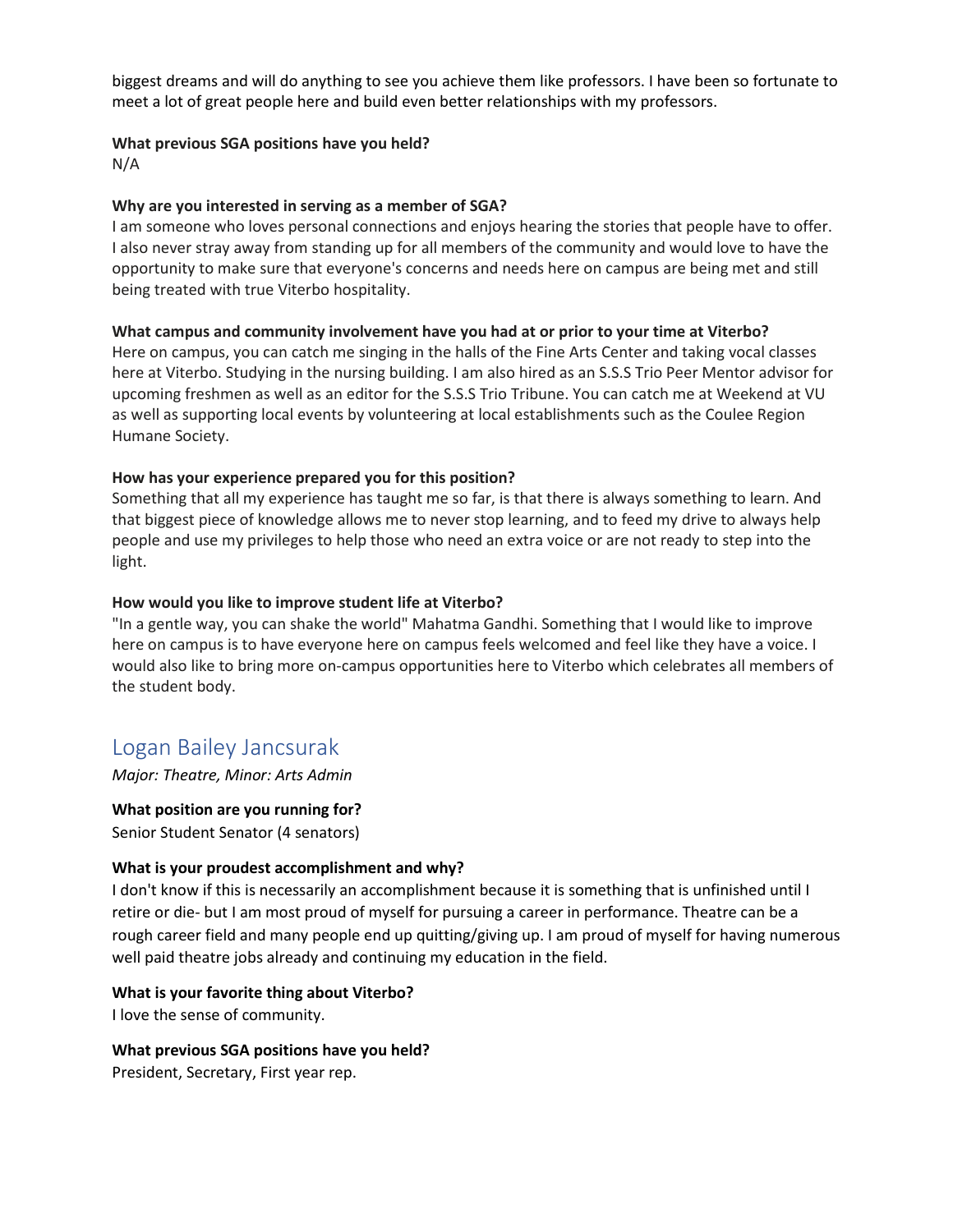#### **Why are you interested in serving as a member of SGA?**

If I were not going into theatre, I would be going into political activism. SGA keeps that passion alive for me personally.

# **What campus and community involvement have you had at or prior to your time at Viterbo?** I've had previous involvement onstage/offstage in theatre productions, Platinum Edition, Student Theatre Project, Student Government Association, and the Student Social Justice and Equity Committee. I am starting a Student Filmmaking Club.

# **How has your experience prepared you for this position?**

I am the most experienced person on campus when it comes to student government, having been a member since my first year and serving in the president role.

# **How would you like to improve student life at Viterbo?**

I desire to make Viterbo a more fair and just place for all people.

# Maxwell Larson

*Music Theatre BFA with Business Administration Minor* 

**What position are you running for?** 

Sophomore Student Senator (4 senators)

# **What is your proudest accomplishment and why?**

My proudest accomplishment is pursuing a music theatre degree after many people in my life back home told me that it wasn't a smart choice due to it not being as reliable as a typical 9-5 job. It took a lot for me to overcome this and pursue what I felt passionate about.

#### **What is your favorite thing about Viterbo?**

I really love how welcoming everyone is, especially the faculty. It truly feels as though each and every one of my professors cares about me as an individual which has helped me greatly through my time here.

#### **What previous SGA positions have you held?**

I was one of the first year representatives during the school year of 2021-2022.

# **Why are you interested in serving as a member of SGA?**

I really love being a voice for my peers and those in my community. Being able to provide for those who may not feel comfortable speaking up really makes me happier.

#### **What campus and community involvement have you had at or prior to your time at Viterbo?**

I was in my student government in middle school and high school, but aside from being a first year representative I have been heavily evolved in the show choir and theatre department here on campus.

#### **How has your experience prepared you for this position?**

I feel that through these past two semesters I have grown so much as not only a person, but as a member of SGA and can really help to build a better campus next semester.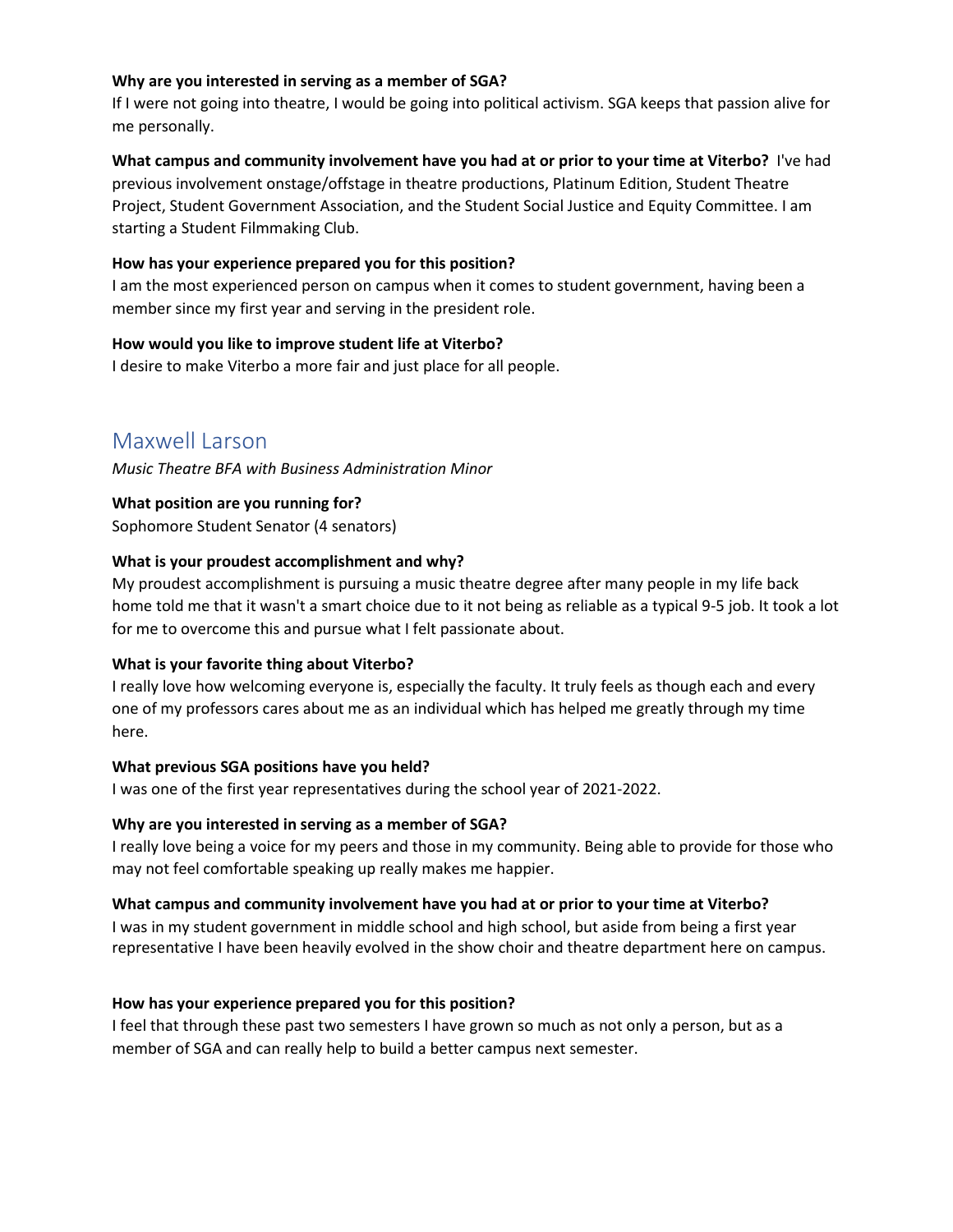# **How would you like to improve student life at Viterbo?**

I want to make Viterbo feel like a safe and welcoming environment no matter your background, religion, sexual orientation, or anything else that may cause you to feel unwelcome other places.

# Kiley Silva

*Music Theatre* 

# **What position are you running for?**

President / Executive Vice President

# **What is your proudest accomplishment and why?**

My proudest accomplishment is getting into a college theatre program that I love and am proud of. After a crazy application process, getting into Viterbo's theatre program was an extremely proud moment for me.

# **What is your favorite thing about Viterbo?**

I really appreciate Viterbo's tight knit community and its effort to instill values that will make us all productive, empathetic, and kind members of society.

# **What previous SGA positions have you held?**

At-large member (20-21), Vice President (21-22)

# **Why are you interested in serving as a member of SGA?**

One of my favorite traits that makes Viterbo Viterbo unique is its many opportunities to involve students. Viterbo provides so many chances for students to connect with one another outside of class. After being a member of SGA for two school years, I would like to become president to further improve student's day-to-day lives at Viterbo and facilitate more student involvement. There is so much SGA can do to advance student relations.

#### **What campus and community involvement have you had at or prior to your time at Viterbo?** At

Viterbo, I have been a member of SGA for two school years. I am also a member of Viterbo's student theatre project. In high school, I served as a member of Student Government for three years.

#### **How has your experience prepared you for this position?**

After serving as two different positions in SGA so far, I feel as though I know the ins and outs of Viterbo's student government in a way that makes me the perfect person for this position.

# **How would you like to improve student life at Viterbo?**

I would like to work on improving students' day-to-day lives as much as possible. There are so many ways we can advocate for student success and convenience.

# Lizzie Tesar

*Management & Leadership (Psychology minor)* 

**What position are you running for?**  Junior Student Senator (4 senators)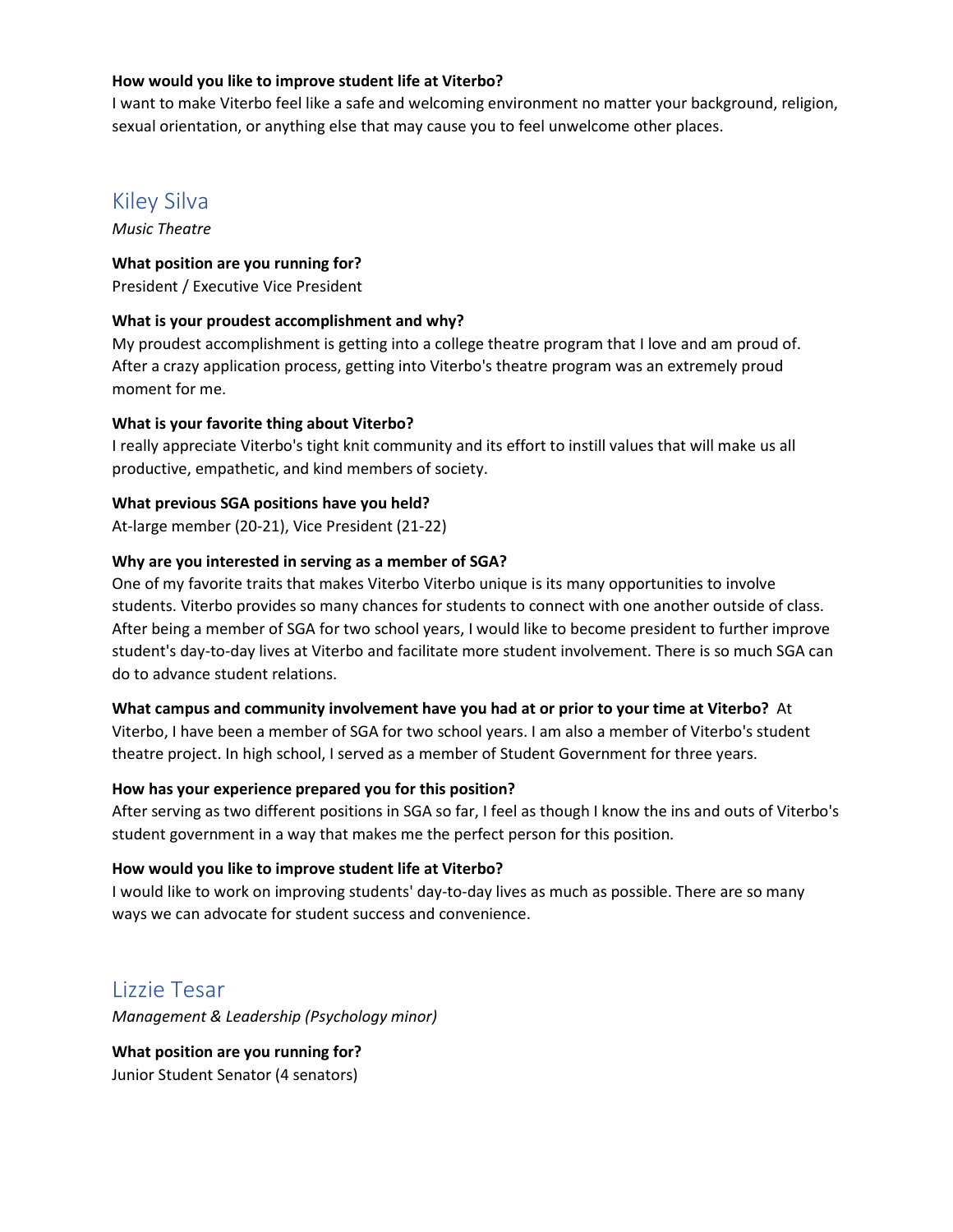#### **What is your proudest accomplishment and why?**

My proudest accomplishment is speaking about fatphobia this year! I was able to research about this type of discrimination and present during Love Every Body Week. I am very passionate about social justice and equity.

#### **What is your favorite thing about Viterbo?**

I love the connections at Viterbo. Everybody cares about your success.

# **What previous SGA positions have you held?**

At large representative and Parliamentarian

# **Why are you interested in serving as a member of SGA?**

I want to be the voice for students on campus!

**What campus and community involvement have you had at or prior to your time at Viterbo?** I have been an orientation leader, tour guide, campus activities/social justice intern, and tutor.

#### **How has your experience prepared you for this position?**

I know how to connect with individuals and I am passionate about providing better resources for students.

# **How would you like to improve student life at Viterbo?**

Improve communications between clubs and SGA

# Halle Utterback

*Music Theatre Major with Dance Minor* 

# **What position are you running for?**

Sophomore Student Senator (4 senators)

# **What is your proudest accomplishment and why?**

One of my proudest accomplishments is the creation and installation of a Little Free Library at my former school. In the 10th grade, I personally built, installed, and stocked Little Free Library # 85395 on the Meridian World School Campus. It's kindergarten through 12th grade, and has books for all ages/reading levels. I act as the steward and periodically clean, organize, and restock the shelves for the school community. I love that it gives literary access to so many people, and seeing kids crowded around the library just makes all of the hard work so worth it.

# **What is your favorite thing about Viterbo?**

My favorite thing about Viterbo is the people! I have met so many different people, from all over, and everyone is so friendly. I think a smaller campus is perfect for fostering relationships with others from different programs and I'm so excited to get to be able to do that!

#### **What previous SGA positions have you held?**

I was a class representative in student council and Vice President of my school's chapter of the International Thespian Society.

#### **Why are you interested in serving as a member of SGA?**

I would like to serve as a member of the Viterbo SGA because I want to be a part of helping to make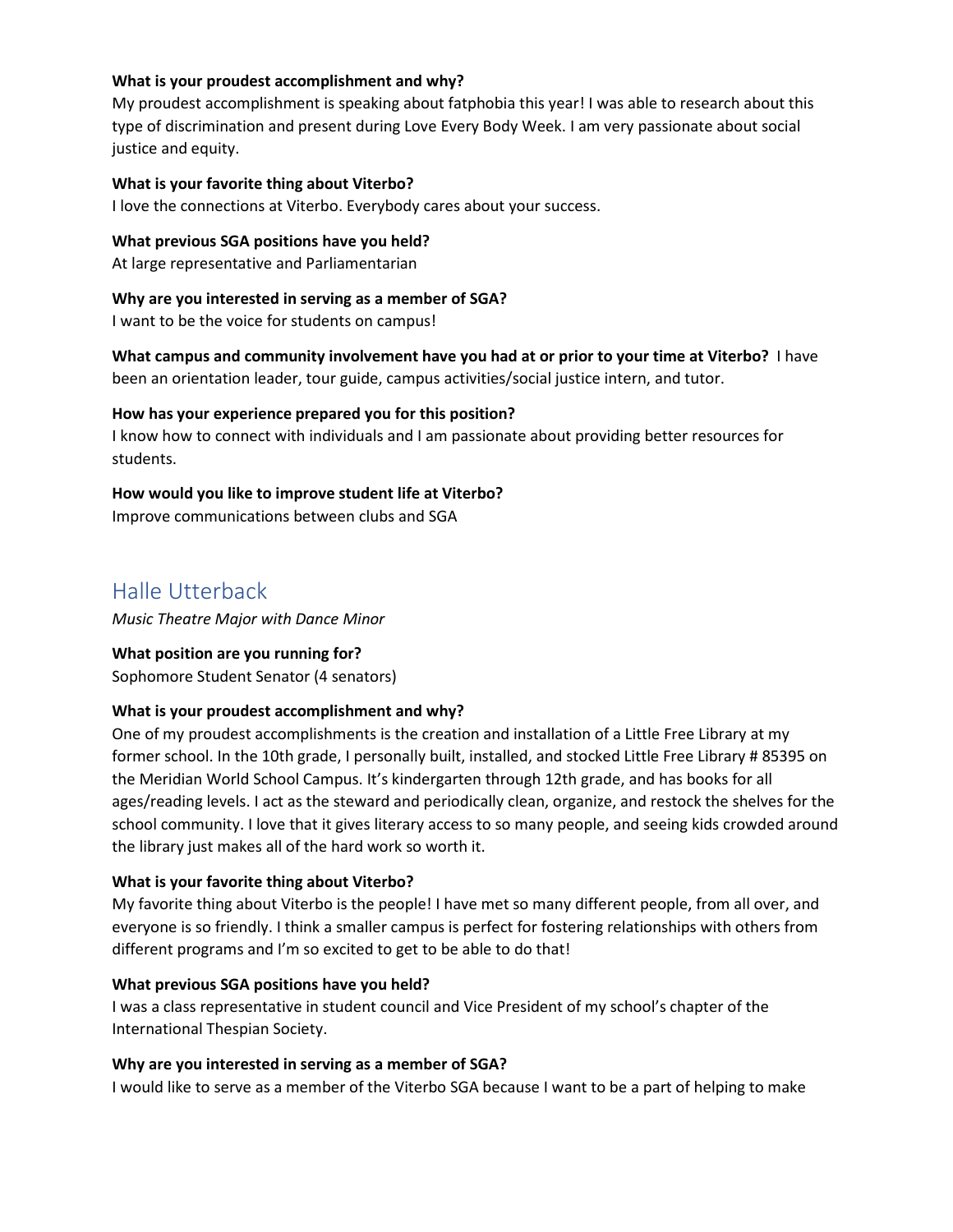Viterbo be the absolute best place it can be. It's an amazing place, and I know that it didn't just happen. People work hard to make it such a great place. I would love to be a part of that.

# **What campus and community involvement have you had at or prior to your time at Viterbo?**

In the short time that I have been on campus, I have tried to join as many activities that are offered as possible. I loved working with Habitat for Humanity during the first Service Saturday. I joined Diamond Edition, participated in the events held in the courtyard, went on the downtown ghost tour. I read the emails and try to attend as many events as possible, and bring along as many friends as I can find, to be a positive part of our campus community.

# **How has your experience prepared you for this position?**

I have become very well acquainted with so many students in a variety of majors, and I am particularly good at communicating and taking feedback from others.

# **How would you like to improve student life at Viterbo?**

I think Viterbo does a great job of keeping students busy and involved. I think that just by asking for and listening to student input/feedback, we can continue to keep a high quality of student life here on campus.

# Katie Wall

*Music Theater Major / Dance Minor* 

# **What position are you running for?**

Senior Student Senator (4 senators)

# **What is your proudest accomplishment and why?**

My proudest accomplishment is receiving the Leadership award through the Viterbo Theater and Music Theater department. It felt nice to be recognized for my service to my community, but beyond that, it truly felt exciting to be bolstered in my attempts to heighten my community and go above and beyond.

# **What is your favorite thing about Viterbo?**

My favorite thing about Viterbo is the community I can find among my classmates and professors. I felt welcome from the minute I set foot on campus.

#### **What previous SGA positions have you held?**

N/A

# **Why are you interested in serving as a member of SGA?**

I think I could contribute to a lot of conversations to advocate for students on campus. I am passionate about making Viterbo a place students feel safe, welcome, and excited about.

**What campus and community involvement have you had at or prior to your time at Viterbo?** I am the co-artistic director of the Student Theater Project and was previously a tour guide!

#### **How has your experience prepared you for this position?**

I have experience serving my community and have heard both the frustrations and joys about Viterbo and it's campus, and I believe I can give myself to the role to make Viterbo a better place every day.